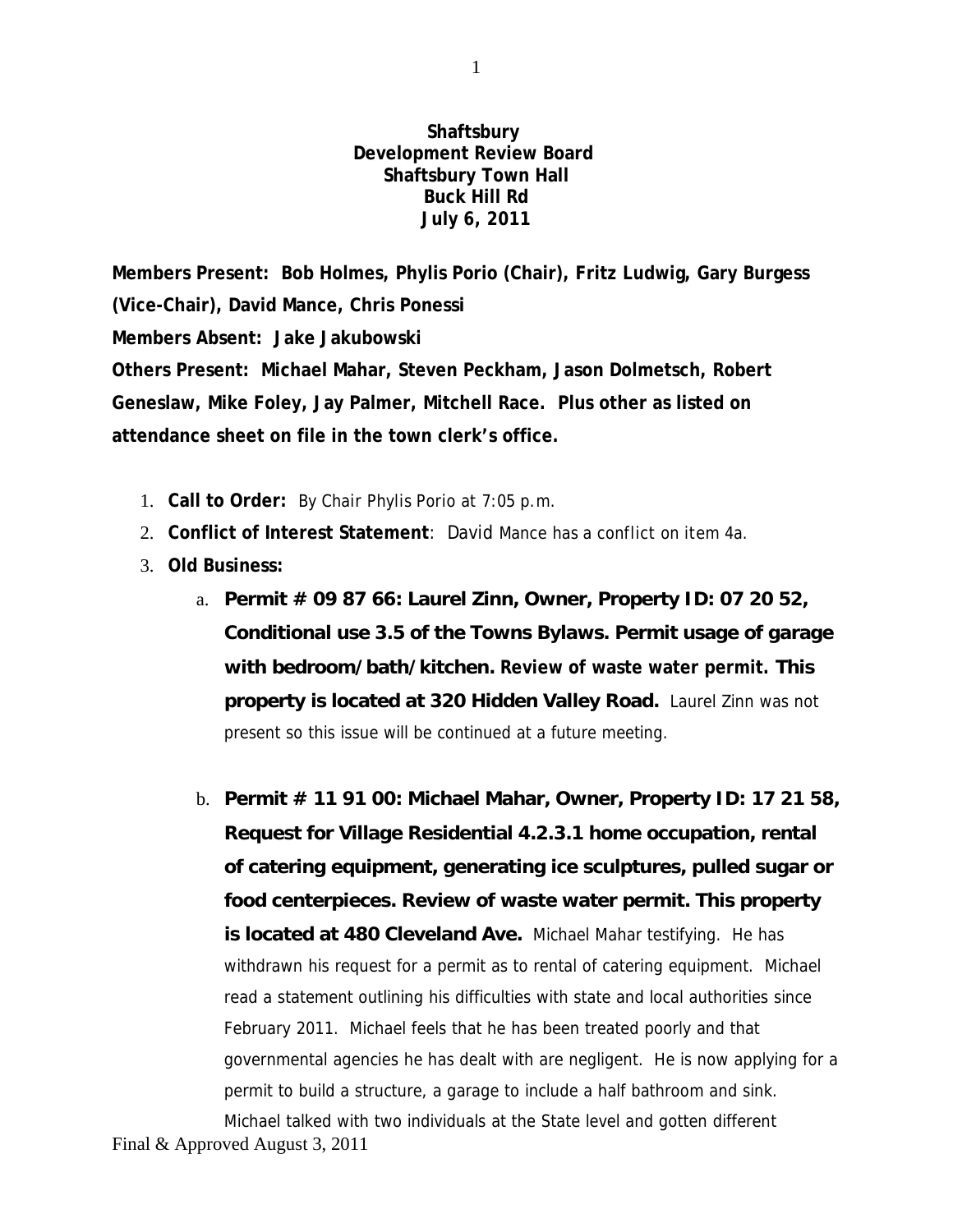answers to the same question. Phyllis told Michael that the problem with the State needs to be resolved before the Development Review Board can take action. Michael needs to get a solid answer from a State authority and get written proof of that answer as to whether a wastewater permit is required or not. When that is received the Shaftsbury Zoning Administrator can take proper action.

## **c. Permit # 11 91 08: Chris Bucknall, current Owner; Steven Peckham, buyer, Property ID: 18 02 07.1, Conditional use 3.5 and 4.1 Rural Residence of the Towns Bylaws. Permit usage of acreage for a beagle club. This property is located at 1988 East Road.** Steven Peckham testifying. Steve handed a non-profit incorporation letter, effective May 24, 2011, to Chair Phylis Porio. Since the club is a nonprofit, bylaw 4.1 has been complied with. Steve agreed that the club must stay 50" back from any wetland area. A bridge over a stream will be needed. Phylis said that in order to get site plan approval the wetlands and stream crossing need to be noted on the site plan. The proposed fence should be constructed outside the 50' wetland buffer. The fence and stream crossing also need to be noted on the site plan. Phylis asked that the parking lot, entrance, individual parking spaces and handicap parking space also be noted on the map. Once a site plan is approved a curb cut can be considered. In addition, the width of the bridge over the stream crossing and the bridge's weight limit need to be noted on site plan. Bylaw 3.5 conditional use questions were then gone over.

**Air quality –** no impact.

**Noise –** Sporadic use of a blank pistol.

**Pollutants –** no impact.

**Landscape –** No modification other than parking lot entrance. There will be a hedgerow along road.

**Safety or fire hazard –** No impact.

**Storm drainage –** No impact.

**Educational or other services –** No impact.

**Traffic –** Handicap parking to be indicated on site plan.

**Transportation –** No impact.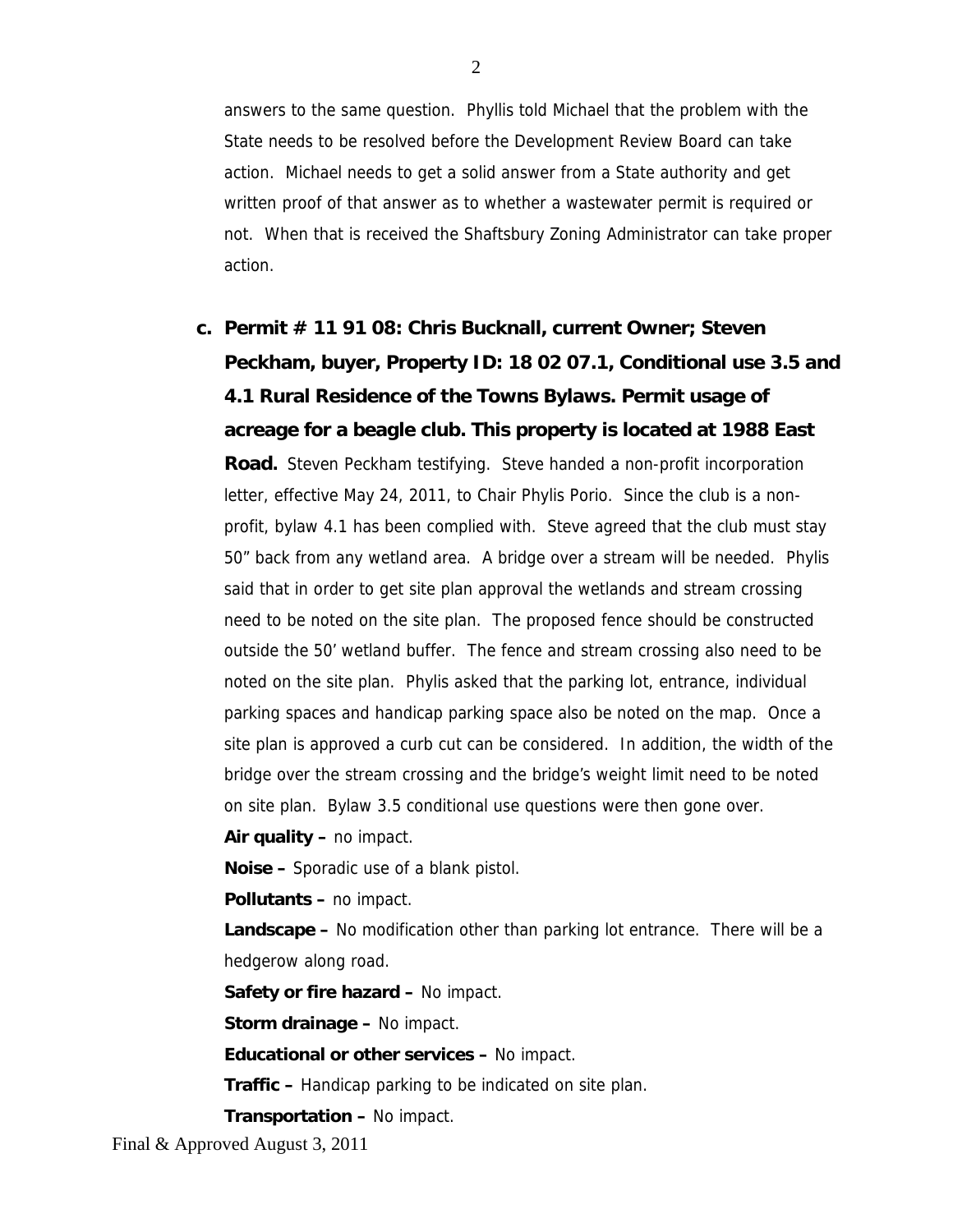**Parking on and off street –** A parking space for each of twenty members of club, spaces of 10' x 20' to be indicated on map. Fence will be 6' tall and location of fence gates to be noted. There were no other questions from the board. The public in attendance had no questions or comments. Summary of map notations are stream and stream crossing, wetlands, parking area and spaces, handicap parking space, type of bridge, width of bridge and weight limit, fence gates.

**Fritz made a motion to continue the hearing on this matter to a future meeting and Chris Ponessi seconded. All in favor, 6-0-0 .**

## **4. New Business:**

a. **Permit # 11 91 28: Robin Tichnor, Owner, Property ID: 08 20 34, Site development Plan/Sketch plan 3.6 of the Towns Bylaws. Subdivision of 12.18 acres. This property is located at 453 West Mountain Road. David Mance recused himself and left the area.** Jason Dolmerscot testifying. This is a proposal to subdivide the property into three lots utilizing the existing driveway to access each lot. **Fritz Ludwig is an abutting landowner, recused himself, and left the area.** The existing house will be on lot 1, lot 2 is the berry farm and lot 3 will be the barn and remaining area. Class 2 wetlands are on the property. There is no intent to disturb that area. The parcel is RR-80. Lot 3 will not have a front yard. Jason was advised that the septic shields need to be noted on the plan. Chris said that deferral language needs to be noted on the plan. A letter from fire and police are needed for road waiver. Existing overhead utilities are noted on the plan.

**Chris made a motion to classify this as a minor subdivision and Gary seconded. Approved 4-0-2.** Jason will warn all neighbors.

**David Mance and Fritz Ludwig rejoined the Development Review Board.**

5. **Curb Cut: Parcel #11 91 08, 1988 East Road**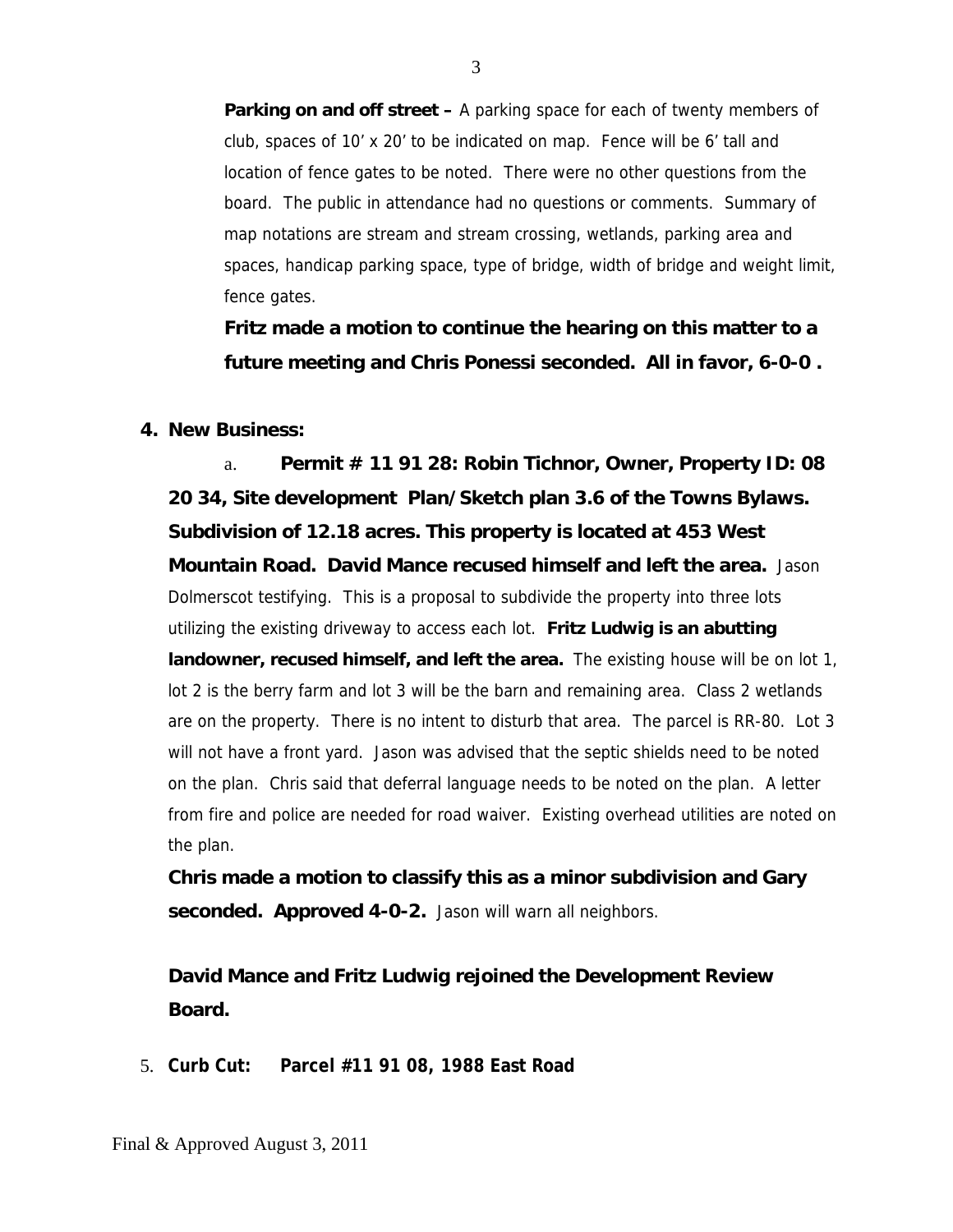This matter is part of item 3c and 3c needs to be concluded prior to consideration of this curb cut.

- 6. **Other Business:** Zoning Administrator Suzanne Bushee is leaving.
- 7. **Minutes: June 15, 2011.** Four members of the public Robert Geneslaw, Mike Foley, Jay Palmer and Mitchell Race asked that the Minutes of the June 15, 2011 meeting be amended. Chair Phylis Porio agreed. Board members also had changes. The June 15, 2011 Minutes will be considered for approval at the July 20, 2011 meeting.

Phylis also indicated that memos from Jay Palmer and Robert Geneslaw be included in these Minutes. Facsimiles of the two memos are reproduced here. David Mance requested that another definition of industry be included here as well.

*Robert Geneslaw 145 White Farm Lane Shaftsbury, Vermont 05262*

*July 6, 2011*

*Phylis Porio, Chair and the Development Review Board Shaftsbury Town Hall Buck Hill Road Shaftsbury, VT 05262 Re: Clarification of DRB Meeting Minutes 6/15/11 Dear Ms. Porio and the Development Review Board I attended the June 15, 2011 DRB Meeting and would like the spelling of my name*

*corrected….Geneslaw, additionally I would like the minutes to be amended to reflect the intent of my comments, which are not reflected in the draft minutes and to include the definition of Industry taken from the Shaftsbury By-Laws which I read into the minutes:*

*Current Minutes:*

*Robert Genesaw – Offered that various agencies have different definitions and terms. The DRB should limit itself to page 59 of the Zoning Bylaws. Amended Minutes:*

*Robert Geneslaw - Offered that various agencies have different definitions and terms. Where there is a question of whether a use is permitted in a particular Zoning District, the DRB should first refer to the By-Laws of Shaftsbury. He then said the*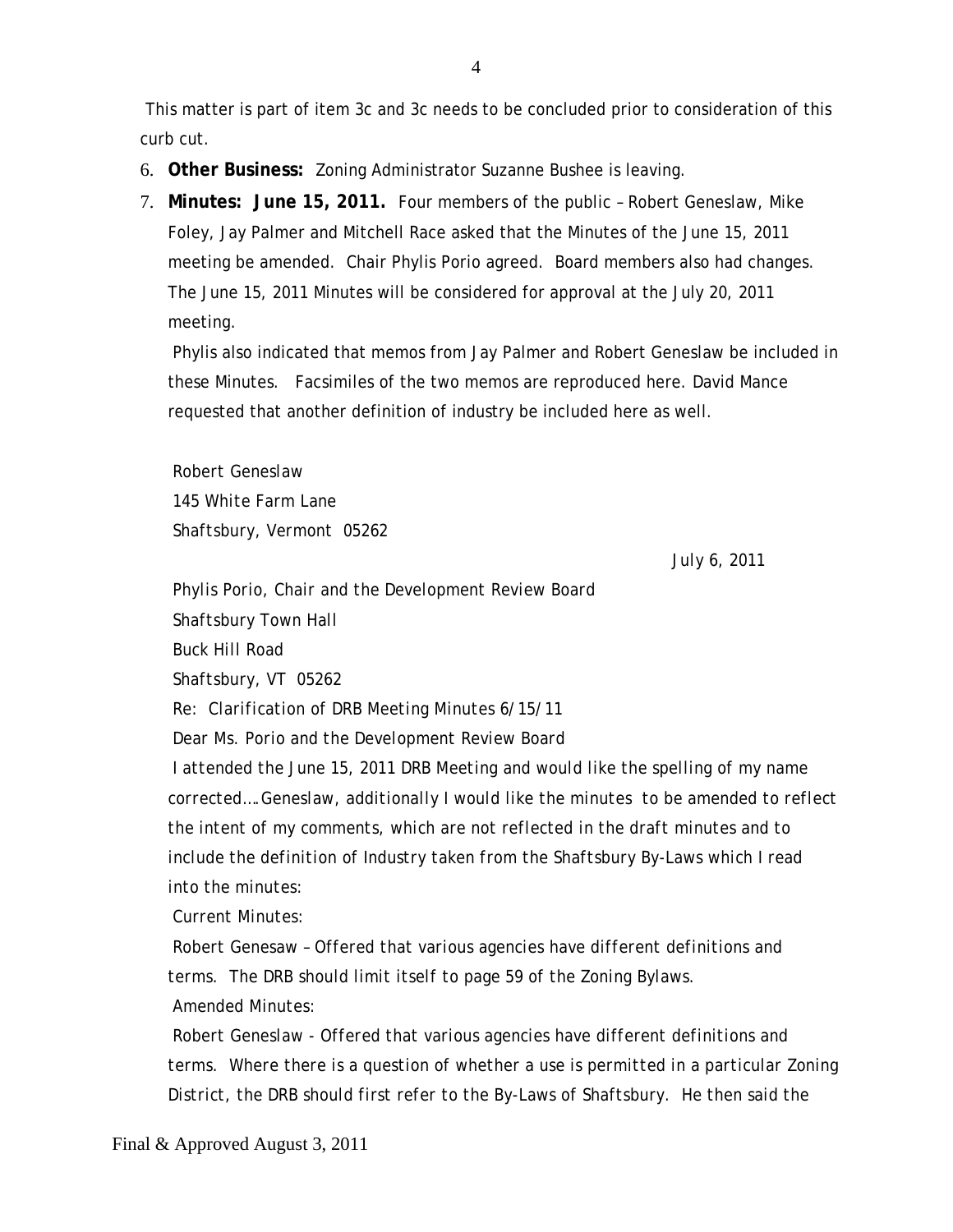*definition on page 59 of the Shaftsbury By-Laws fits the definition of the Composting operation proposed: Industry: Any process whereby the nature, size, or shape of articles or raw materials are changed or where articles are assembled, packaged or mailed. He then said that the first part of this definition fits the proposal for a composting facility.*

*I would also request that the written testimony provided to the DRB that was read into the minutes be affixed to the meeting minutes and available for the public to review.*

*Sincerely,*

*[Signed}*

*Robert Geneslaw*

*July 6, 2011*

*Shaftsbury, Vermont*

*Development Review Board) (Sic)*

*Shaftsbury Town Hall*

*I, Jay T. Palmer, request that the following changes be made to the minutes of the June 15, 2011 Development Review Board (DRB) meeting.*

*1. Please change my name to Jay Palmer instead of the Jim Palmer as recorded in the minutes. REASON: Obvious.*

*2. In the second full paragraph of Permit #11 91 24 where it says "Trevor held an informational session on his plans prior to the meeting. He videotaped that session and asked if he could submit it to the board" please change to the following: "The State Agency of natural Resource Solid Waste division held an informational meeting at the request of the Town of Shaftsbury. The State taped that meeting." REASON: As stated in the minutes it implies that Trevor called for the meeting as he did not. The implication also exists that the tape was testimony by Trevor and could be admitted as evidence which is also not factual.*

*3. Also in the second full paragraph of Permit # 11 91 24 after where "Mitch Gardner suggested that the High Fields portion of the power point presentation be accepted if Trevor certifies it" please add the following: "Jay Palmer objected to the submission of the High Fields presentation as it would not include rebuttal by the attendees at the presentation". (Sic) REASON: The DRB must be able to judge both sides in making their decision on a permit. By accepting evidence without the opportunity to question the*